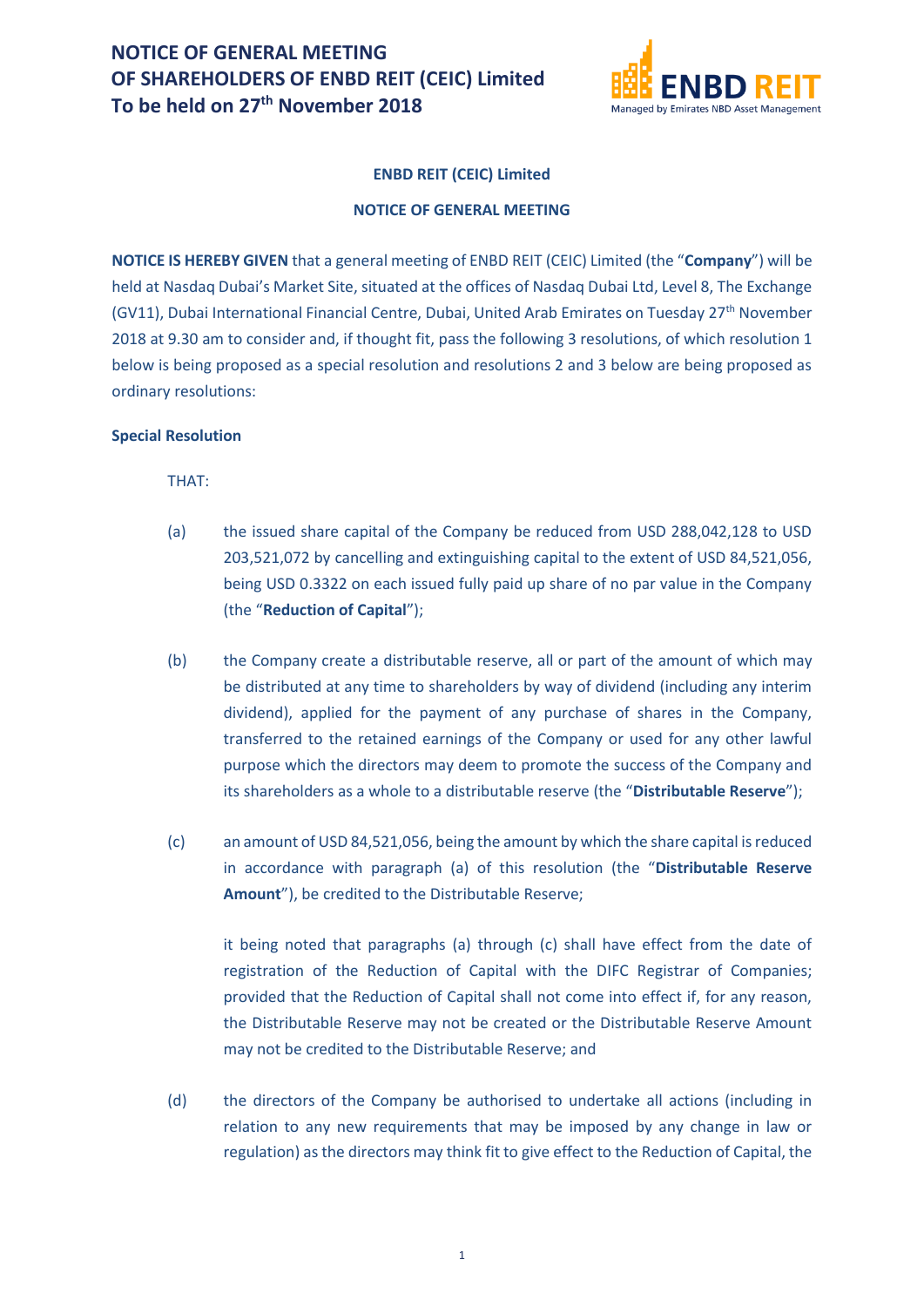

creation of the Distributable Reserve and the crediting of the Distributable Reserve Amount to the Distributable Reserve, as approved by this resolution.

## **Ordinary Resolutions**

- 2. To appoint Khalid Abdulkareem Ismaeil Ali Alfaheem, a United Arab Emirates national holder of passport no. J62786048, as a new director of the Company.
- 3. To re-appoint KPMG as the auditor of the Company to hold office until the conclusion of the next annual general meeting of the Company.

By order of the Board of Directors, 5<sup>th</sup> November 2018

Tariq Bin Hendi Director and Chairman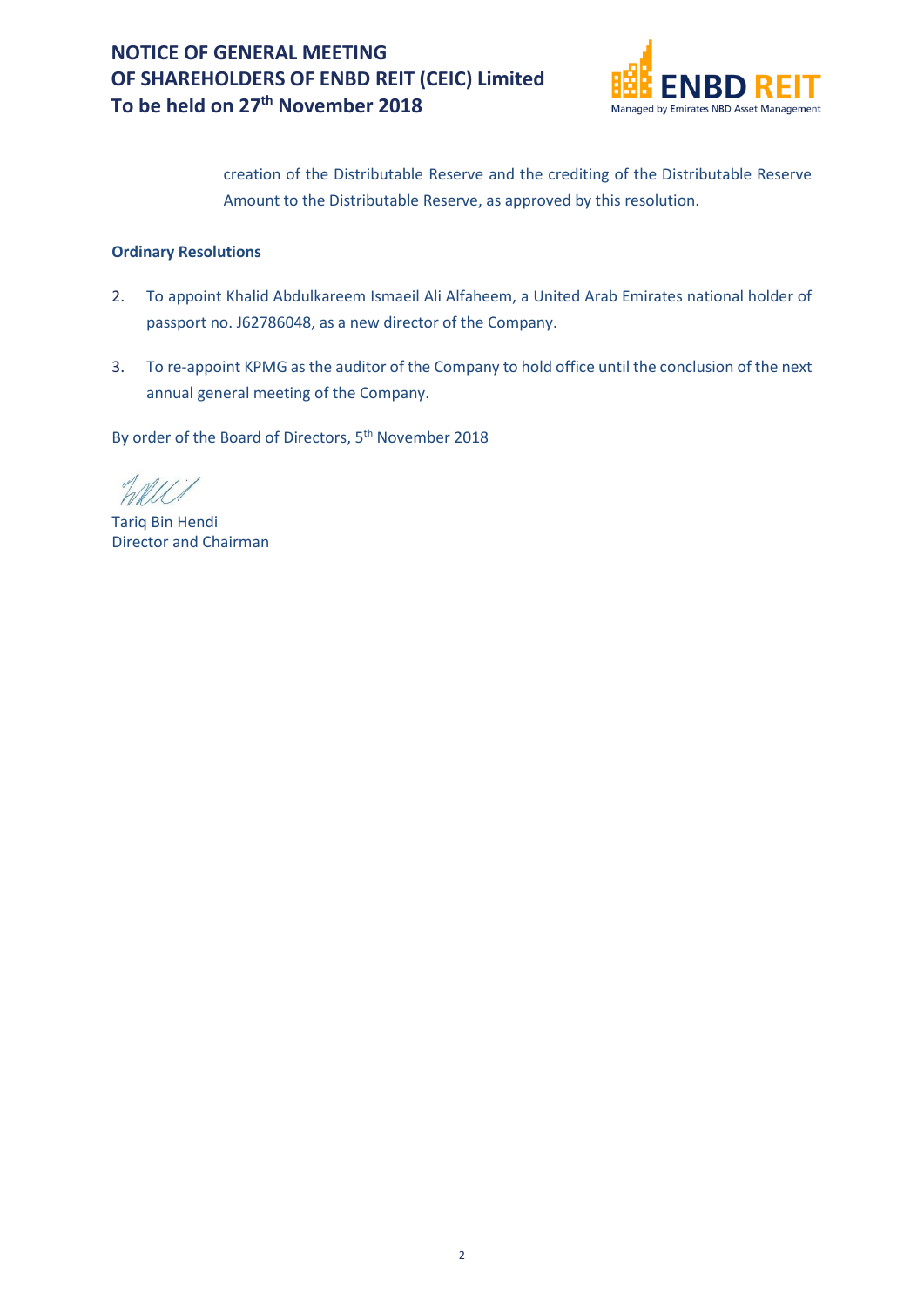

### **GENERAL NOTES**

### **1) Right to Attend and Vote at the General Meeting**

Only those shareholders registered in the register of shareholders of the Company at 17:00 on Tuesday,  $13<sup>th</sup>$  November 2018 shall be entitled to attend and/or vote at the meeting or any adjournment thereof, in respect of the number of shares registered in their name at that time.

In each case, changes to the register of shareholders after such time shall be disregarded in determining the rights of any person to attend or vote at the general meeting.

**If your shares are held by a third party (e.g. Emirates NBD PJSC, or Emirates NBD PJSC – Private Office) as nominee ("Nominee"), you are not entitled to attend and/or vote at the meeting or any adjournment thereof unless you follow the instructions in paragraphs 2(b) and 3(b) below. This also applies to shares held by virtue of your relationship with Emirates NBD Asset Management Ltd and Emirates Islamic.**

### **2) Documents Handling**

For the handling of the documents, your broker or custodian is referred to as "your Document Agent". Your Document Agent is as follows:

a) If you have a NIN account\*, all documents should be sent to your broker or custodian or the Company Secretary, Apex Fund Services (Dubai) Ltd, currently represented by Jean Kenny Labutte at enbdreit@apexfunddubai.ae.

If you hold shares via a nominee arrangement with **Emirates NBD PJSC, or Emirates NBD PJSC – Private Office**, **or hold shares by virtue of your relationship with Emirates NBD Asset Management Ltd and Emirates Islamic:**

b) all documents should be sent to the Nominee at ENBDREITAGM@emiratesnbd.com.

*\*A NIN account is an account set up for shareholders directly with the Nasdaq Dubai Central Securities Depository (CSD).*

## **3) Attendance In Person**

#### **a) Persons with a NIN Account**

If you would like to attend the general meeting in person, please complete the "Attendance" section A of the Attendance and Proxy Form ("**FORM 1**") and return it signed and dated to your Document Agent (*refer to Section 2 – Documents Handling*).

FORM 1 must be submitted by no later than the date required by your Document Agent or 17:00 on Thursday, 22<sup>nd</sup> November 2018 (whichever is earlier).

In order to enable smooth registration at the general meeting, you will need to provide valid proof of identification in the form of photo identification (e.g. passport or Emirates ID) at the registration desk.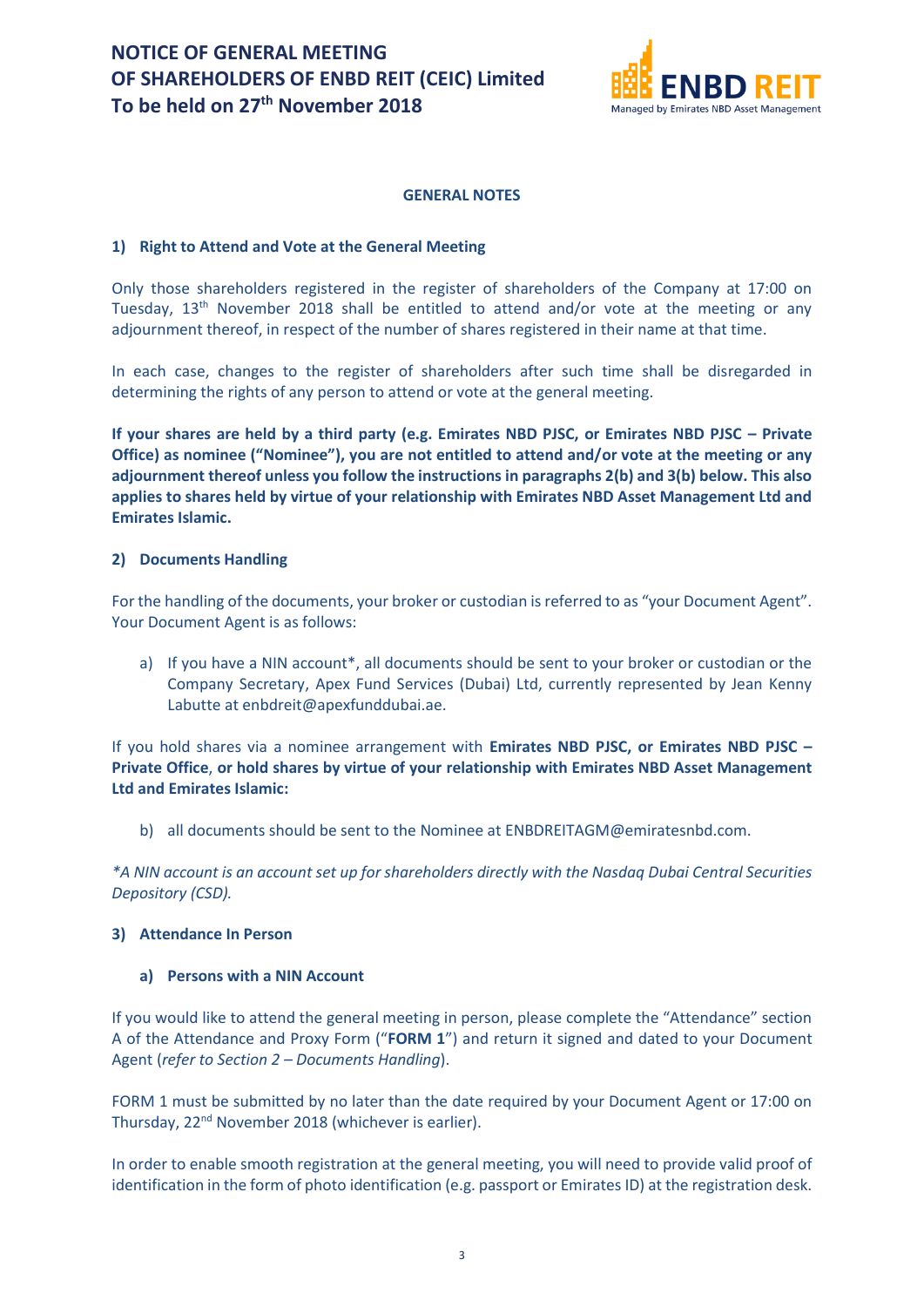

Please note that you will not be able to vote in person at the general meeting if you have not registered for attendance as outlined above.

## **b) Persons whose shares are held by a Nominee arrangement with Emirates NBD PJSC, or Emirates NBD PJSC – Private Office, or hold shares by virtue of your relationship with Emirates NBD Asset Management Ltd and Emirates Islamic**

If your shares are held by a Nominee on your behalf please note that the Nominee will vote in favour of all proposed resolutions unless you attend the meeting in person. In order to attend the meeting in person please complete the Nominee Holding – Intention to Attend Form ("**FORM 2**"). You will then receive further instructions by separate communication.

FORM 2 must be submitted by no later than the date required by your Document Agent or 17:00 on Thursday, 22nd November 2018 (whichever is earlier).

## **4) Proxy Appointment**

## **This Section applies to persons with a NIN account only.**

Any shareholder entitled to attend and vote at the general meeting may appoint one or more proxies to exercise all or any of the rights of the shareholder to attend, speak and vote on their behalf at the general meeting. A proxy need not be a shareholder of the Company.

If you would like to vote without attending the general meeting in person, please complete the "Proxy" section B of FORM 1 and return it signed and dated to your Document Agent (*refer to Section 2 – Documents Handling*), as soon as possible but no later than the date required by your Document Agent or 17:00 on Thursday, 22<sup>nd</sup> November 2018 (whichever is earlier).

To be effective, section B of FORM 1 must be received together with the power of attorney or other authority (if any) under which it is signed or a duly certified copy of such power or authority. Completion and return of the form will not prevent a shareholder from attending in person and voting at the general meeting provided you have subsequently changed your instruction to register your attendance at the meeting in person in the manner specified above.

Any corporation which is a shareholder may, by resolution of its directors or other governing body, authorise a person(s) to act as its representative(s) at the general meeting. The Company (or any person acting on its behalf) may require any representative of a corporation to produce a certified copy of the resolution authorising him to act as such or other satisfactory evidence of his authority before permitting him to exercise his powers.

## **5) Availability of Documents**

A copy of this notice, FORM 1 and FORM 2 and all other documents referenced in this notice can be found on the Company's website at http://www.enbdreit.com/reit/investor-relations.

## **6) Notice of Adjourned Meeting**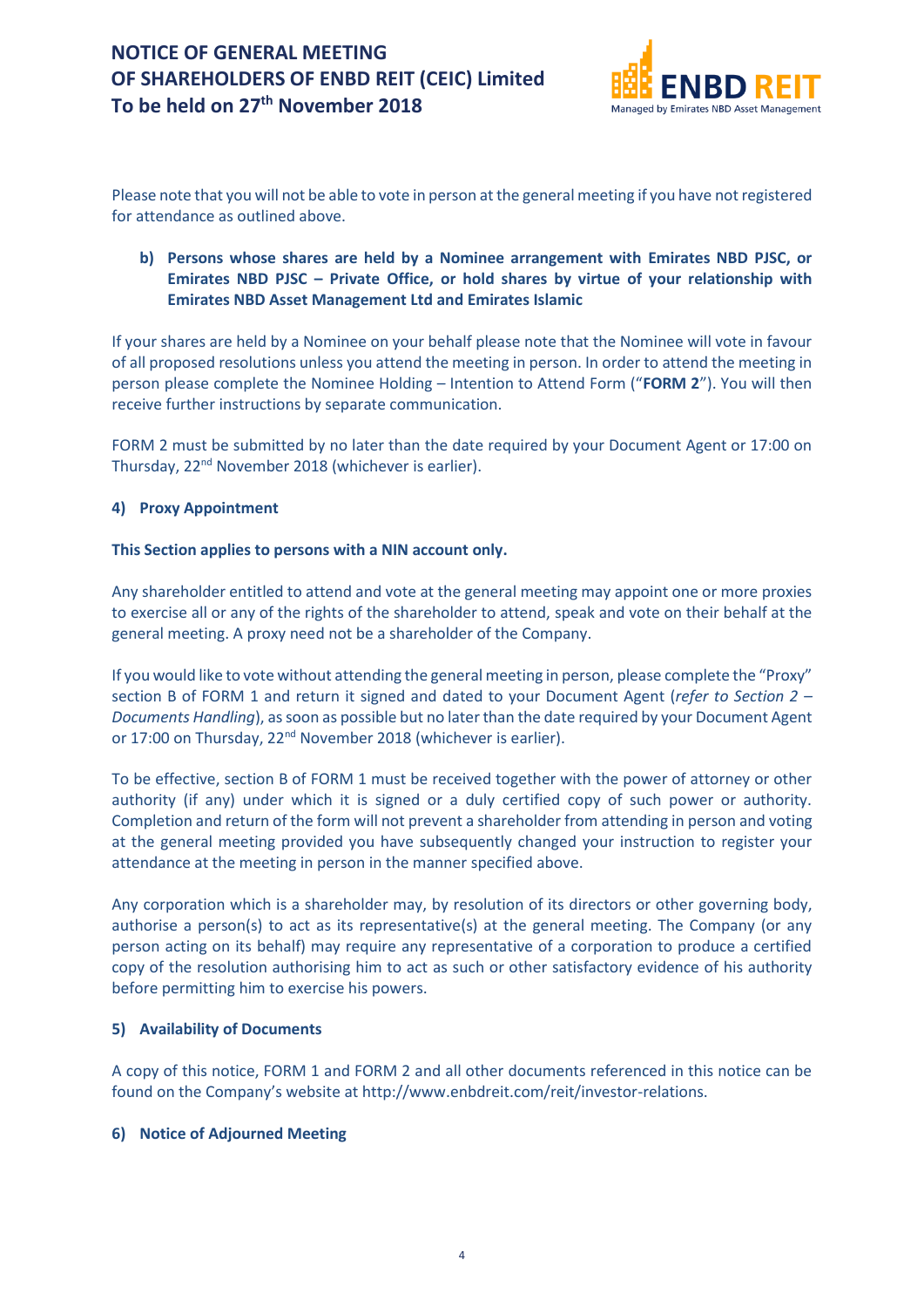

In the event that the meeting fails to reach the required legal quorum, the meeting will be adjourned to 10:00 on Wednesday, 5<sup>th</sup> December 2018 in the offices of Nasdaq Dubai Ltd.

## **7) Assistance**

If you have any special access requirements or other needs, please contact the Company Secretary, Apex Fund Services (Dubai) Ltd, currently represented by Jean Kenny Labutte, and we will be pleased to provide appropriate help. Email: enbdreit@apexfunddubai.ae Tel: +971 4 428 9221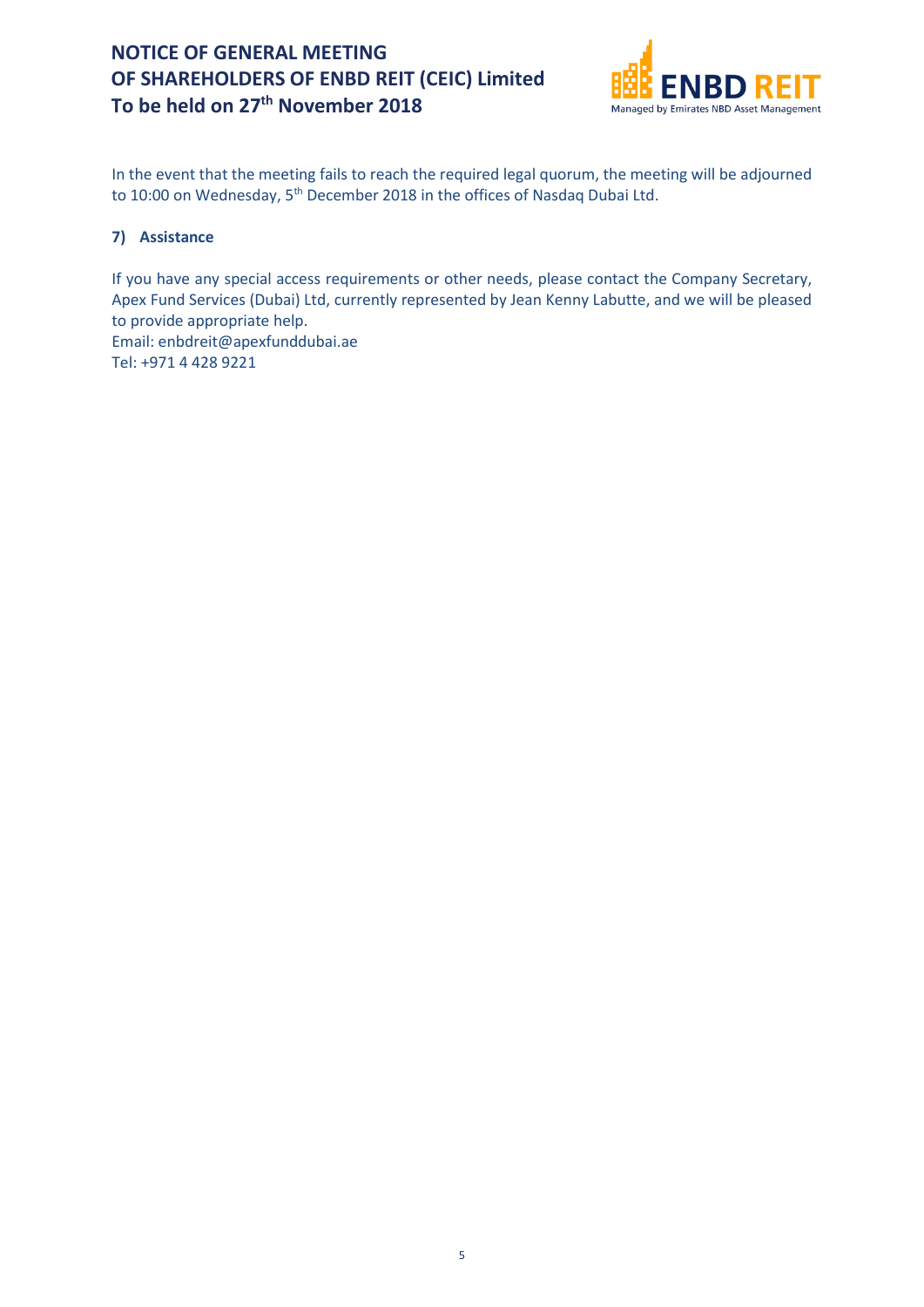

## **EXPLANATORY NOTES**

The notes below give an explanation of the resolutions that will be proposed at the general meeting.

## **Special Resolution 1 – Capital Reduction and Creation of Distributable Reserve**

The directors of the Company propose to the shareholders to reduce the existing share capital of the Company by an amount of USD 84,521,056, which represents share capital that is in excess of the requirements of the Company, and pursuant to such reduction, to create a distributable reserve in an amount of USD 84,521,056, which will be available for distribution by way of dividend (including without limitation interim dividend) at such times and in such amounts as the Board may approve, payment of share buy-back consideration pursuant to a Company share buyback programme, if any, transfer to the retained earnings of the Company, and any other distributions which the Board may approve.

The number of shares in issue, as well as the shareholders' equity shareholding in the Company will not change as a result of the proposed reduction of share capital. The Board intends to use the distributable reserve as necessary to ensure that the net rental income generated can be paid to the shareholders by the Company going forward, irrespective of short-term changes in values due to market conditions. The proposed reduction of capital will not affect the solvency of the Company.

Pursuant to the Company's articles of association, the Company may reduce its share capital subject to the DIFC Companies Law and the DFSA Rules. Article 47 of the DIFC Companies Law provides that companies may reduce their share capital if authorised by ordinary resolution on such terms as it may decide, provided that a newspaper notice is published stating: (i) the amount of the share capital as last previously determined by the company; (ii) the share value of each share; (iii) the amount to which the share capital is to be reduced; and (iv) the date from which the reduction is to have effect. The Company is planning on publishing a notice in The National newspaper on  $8<sup>th</sup>$  November 2018 to comply with this requirement.

The Directors understand that a new DIFC companies' law will be issued imminently. As such the procedure for effecting a capital reduction and creating a distributable reserve has been considered under both: (i) the DIFC Companies Law No. 2 of 2009 as amended ("**Current Law**"); and (ii) the DIFC Companies Law No. 5 of 2018 as has so far been issued for consultation purposes only ("**New Law**"). The final form of the New Law has not been published and therefore it may be published under a different number than stated in the consultation paper issued in respect thereof, and may differ from the form published for consultation. The Directors have carried out an analysis on the assumption that the New Law will be promulgated in the form published for consultation.

The Current Law provides for an ordinary resolution of the shareholders approving a capital reduction and a newspaper notice procedure. In contrast, article 60 of the New Law provides for a special resolution of the shareholders approving the capital reduction and a court order confirmation procedure and consultation with the Company's creditor(s). The New Law also provides in article 67 that a reserve arising from the reduction of a company's share capital is not distributable except as authorised by the articles of association of the Company or by a Special Resolution. Hence Special Resolution 1 expressly provides for the creation of a distributable reserve, in an amount equal to the capital reduction amount.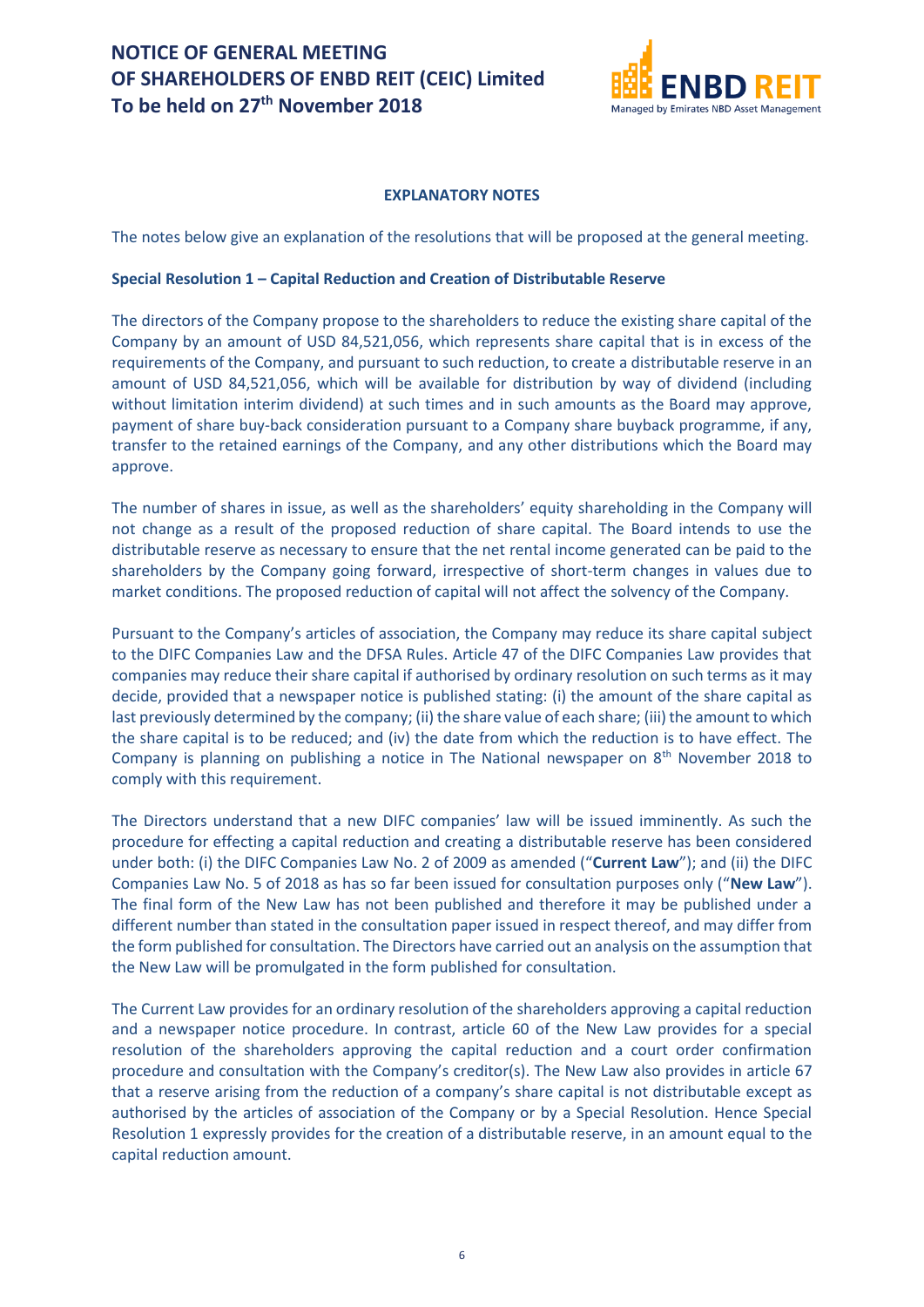

In event the New Law is enacted before the reduction of capital takes effect, it is likely that the Company will be required to apply for a court order approving the reduction of capital and the creation of the distributable reserve arising from it. For this purpose, Special Resolution 1 authorises the directors to take all actions as are necessary to give effect to the resolution, including complying with any new requirements as a result of a change of law or regulation.

## **Ordinary Resolution 2 – Appointment of New Director**

The Directors recommend to the shareholders of the Company that Khalid Abdulkareem Ismaeil Ali Alfaheem be appointed as a new director of the Company at the general meeting. Khalid Abdulkareem Ismaeil Ali Alfaheem is currently a member of the Investment Committee of the Company. Following his appointment as a director of the Company, he will continue to act as a member of the Investment Committee until such time as the Company Manager of the Company selects a suitable replacement.

## **Ordinary Resolution 3 – Auditor**

The Company is required by law to appoint or re-appoint its auditor at each annual general meeting such appointment to run from the conclusion of that meeting to the conclusion of the next annual general meeting. At the annual general meeting of the Company of 3<sup>rd</sup> June 2018, KPMG was reappointed as auditor of the Company to hold office until the conclusion of the next general meeting. Resolution 3 proposes the re-appointment of KPMG LLP as auditor of the Company to hold office until the conclusion of the next annual general meeting.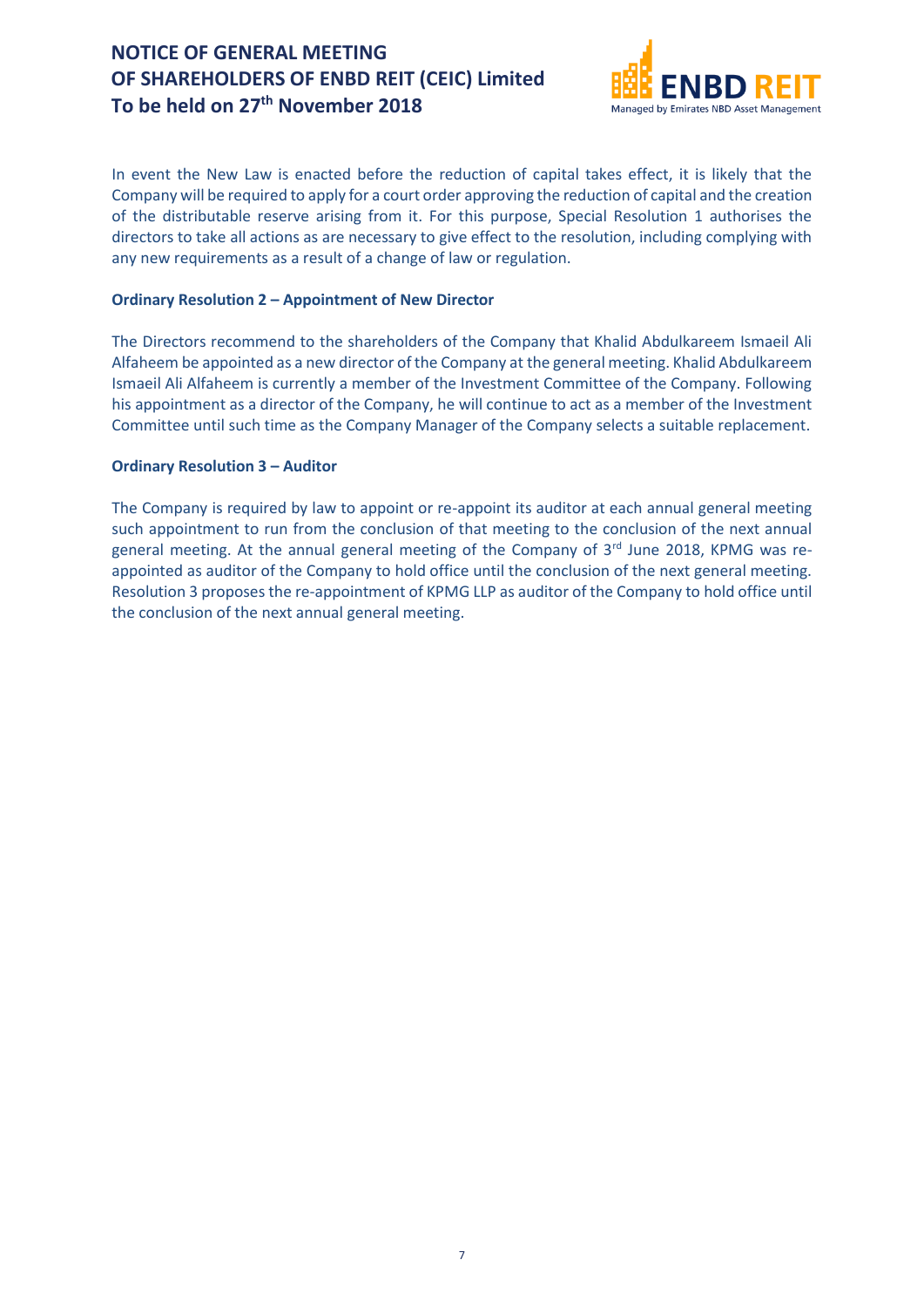

## **FORM 1 Attendance and Proxy Form**

## **THIS FORM SHOULD ONLY BE USED BY PERSONS WITH A NIN ACCOUNT**

Return this form **SIGNED AND DATED** to your broker or custodian by **17:00** on **22nd November 2018**.

This form is for use by shareholders of ENBD REIT (CEIC) Limited (the "**Company**") as at 17:00 on Tuesday, 13<sup>th</sup> November 2018 in connection with the General Meeting of the shareholders of the Company to be held at 09.30 on Tuesday, 27<sup>th</sup> November 2018 at at Nasdaq Dubai's Market Site, situated at the offices of Nasdaq Dubai Ltd, Level 8, The Exchange (GV11), Dubai International Financial Centre, Dubai, United Arab Emirates or any adjournments thereof.

## **A. ATTENDANCE**

Attendance of the General Meeting – please tick one box:

 $\Box$  Attending – I / We hereby request to be registered for participation

 $\Box$  Attending by Proxy / Representative – See 'PROXY' below

| I / We declare myself / ourselves to be the owner(s) of         |      |                            | shares in the |
|-----------------------------------------------------------------|------|----------------------------|---------------|
| Company as at 17:00 on Tuesday, 13 <sup>th</sup> November 2018. |      |                            |               |
| <b>NAME</b>                                                     |      |                            |               |
| <b>ADDRESS</b>                                                  |      |                            |               |
| <b>CITY</b>                                                     |      | <b>COUNTRY</b>             |               |
| Name of Broker / Custodian (if applicable)                      |      |                            |               |
|                                                                 |      |                            |               |
| NIN Account number / Account number with Broker                 |      |                            |               |
|                                                                 |      |                            |               |
|                                                                 |      |                            |               |
| Date:                                                           | 2018 | Signature / Corporate Seal |               |
|                                                                 |      |                            |               |

## **B. PROXY**

| I / We declare myself / ourselves to be the owner(s) of                                                       | shares in the |  |
|---------------------------------------------------------------------------------------------------------------|---------------|--|
| Company as at 17:00 on Tuesday, 13 <sup>th</sup> November 2018 and hereby appoint (tick the appropriate box): |               |  |
|                                                                                                               |               |  |
| $\Box$ Mr / Ms / Miss<br>with Emirates ID / Passport number                                                   |               |  |
| or                                                                                                            |               |  |
| $\Box$ the Chairman of the meeting                                                                            |               |  |
| as my / our proxy to attend, speak and vote for me / us and on my / our behalf at the general meeting         |               |  |
| of 27 <sup>th</sup> November 2018 (and any adjournment thereof).                                              |               |  |
|                                                                                                               |               |  |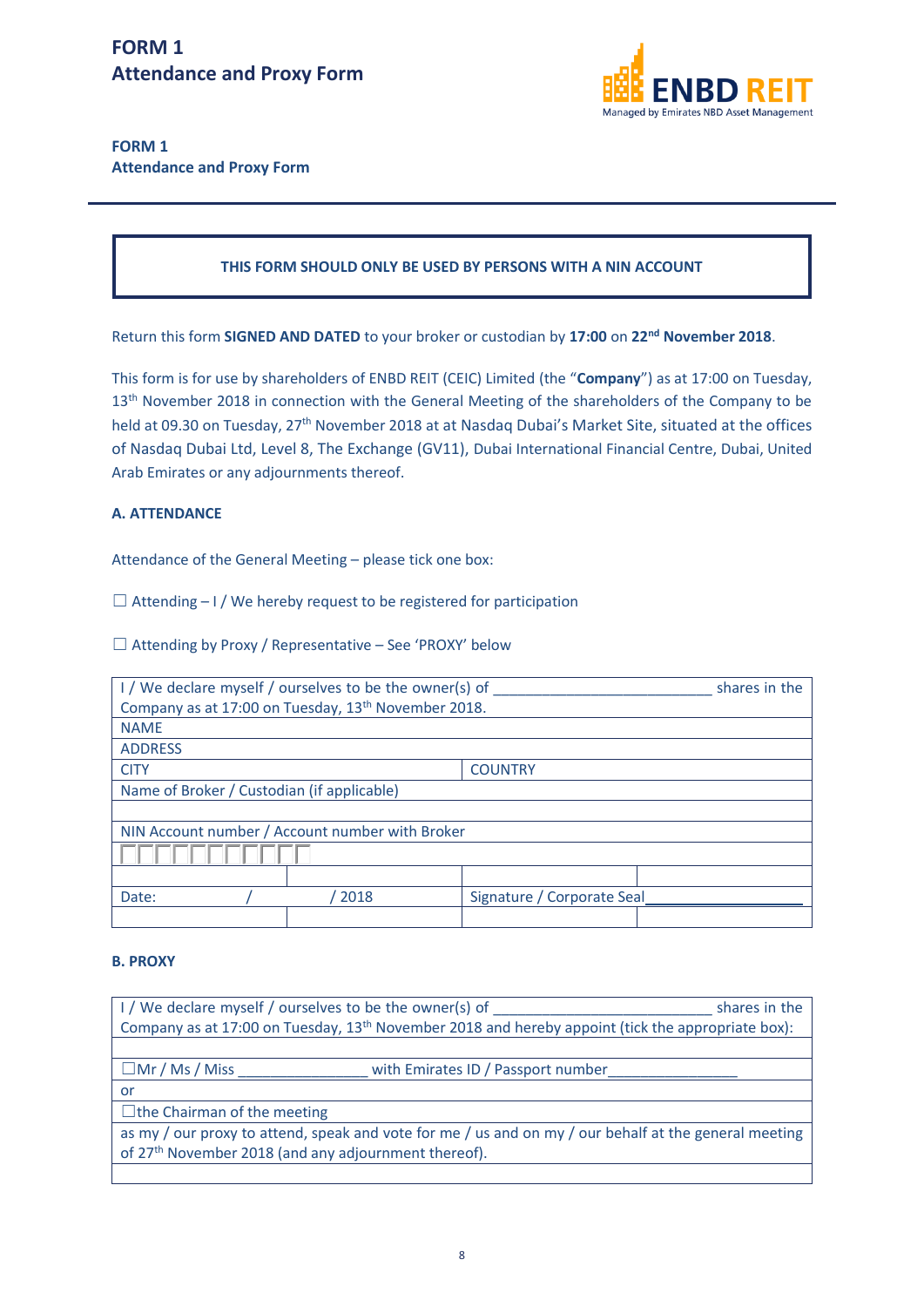## **FORM 1 Attendance and Proxy Form**

of his authority before permitting him to exercise his powers.



|                                                                                                                |                                     | below regarding the voting instructions:                                  | If the appointed proxy / representative is NOT the Chairman of the meeting, please tick one of the boxes  |
|----------------------------------------------------------------------------------------------------------------|-------------------------------------|---------------------------------------------------------------------------|-----------------------------------------------------------------------------------------------------------|
|                                                                                                                | $\Box$ Voting instructions included |                                                                           |                                                                                                           |
|                                                                                                                |                                     | $\Box$ No voting instructions – proxy will vote at his/her own discretion |                                                                                                           |
|                                                                                                                |                                     |                                                                           |                                                                                                           |
| Date:                                                                                                          |                                     | 2018                                                                      | Signature / Corporate Seal                                                                                |
|                                                                                                                |                                     |                                                                           |                                                                                                           |
|                                                                                                                |                                     |                                                                           | Important Notice: Proxy / representative will be requested to provide the original copy of Emirates ID or |
| passport. Corporate shareholders wishing to appoint a corporate representative to attend the general           |                                     |                                                                           |                                                                                                           |
| meeting on their behalf should annex the resolution appointing their representative to this form. The          |                                     |                                                                           |                                                                                                           |
| Company (or any person acting on its behalf) may require any representative of a corporation to produce a      |                                     |                                                                           |                                                                                                           |
| certified copy of the resolution authorising that representative to act as such or other satisfactory evidence |                                     |                                                                           |                                                                                                           |

#### **Instructions:**

- 1. Each shareholder of the Company is entitled to appoint another person as its proxy to exercise all or any of its rights to attend and to speak and vote at the meeting. A proxy does not need to be a shareholder of the Company.
- 2. Each shareholder may appoint more than one proxy in relation to the meeting provided that each proxy is appointed to exercise rights attached to different shares. A shareholder may not appoint more than one proxy to exercise rights attached to any one share.
- 3. If the Proxy Form is returned duly signed but without any indication as to how the proxy should vote on any resolution, the proxy will exercise his discretion as to how he votes and whether or not he abstains from voting on the resolution. The proxy may also vote or abstain from voting as he thinks fit on any other business which may properly come before the meeting.
- 4. The Proxy Form should be signed and dated by the shareholder or his attorney duly authorised in writing. In the case of a corporation, the Proxy Form should be executed under its common seal or under the hand of an officer or attorney duly authorised in writing. Any alteration made to the Proxy Form should be initialled.
- 5. To be valid, the duly signed and dated Proxy Form, together with any power of attorney or other authority under which it is signed (or a notarially certified copy of such power or authority), must be returned to the Company and marked to the attention of the Company Secretary by no later than 17:00 on 22nd November 2018.
- 6. For free-float shareholders, the duly signed and dated Proxy Form must be returned to your broker or custodian if you do not have a NIN account, or to our Document Agent if you have a NIN account, as soon as possible but no later than the date required by your broker or custodian or 17:00, on 22nd November 2018 (whichever is earlier).
- 7. Completion and return of a Proxy Form will not preclude a shareholder from attending the meeting and voting in person.
- 8. The proxy/representative is kindly requested to bring this form to the general meeting.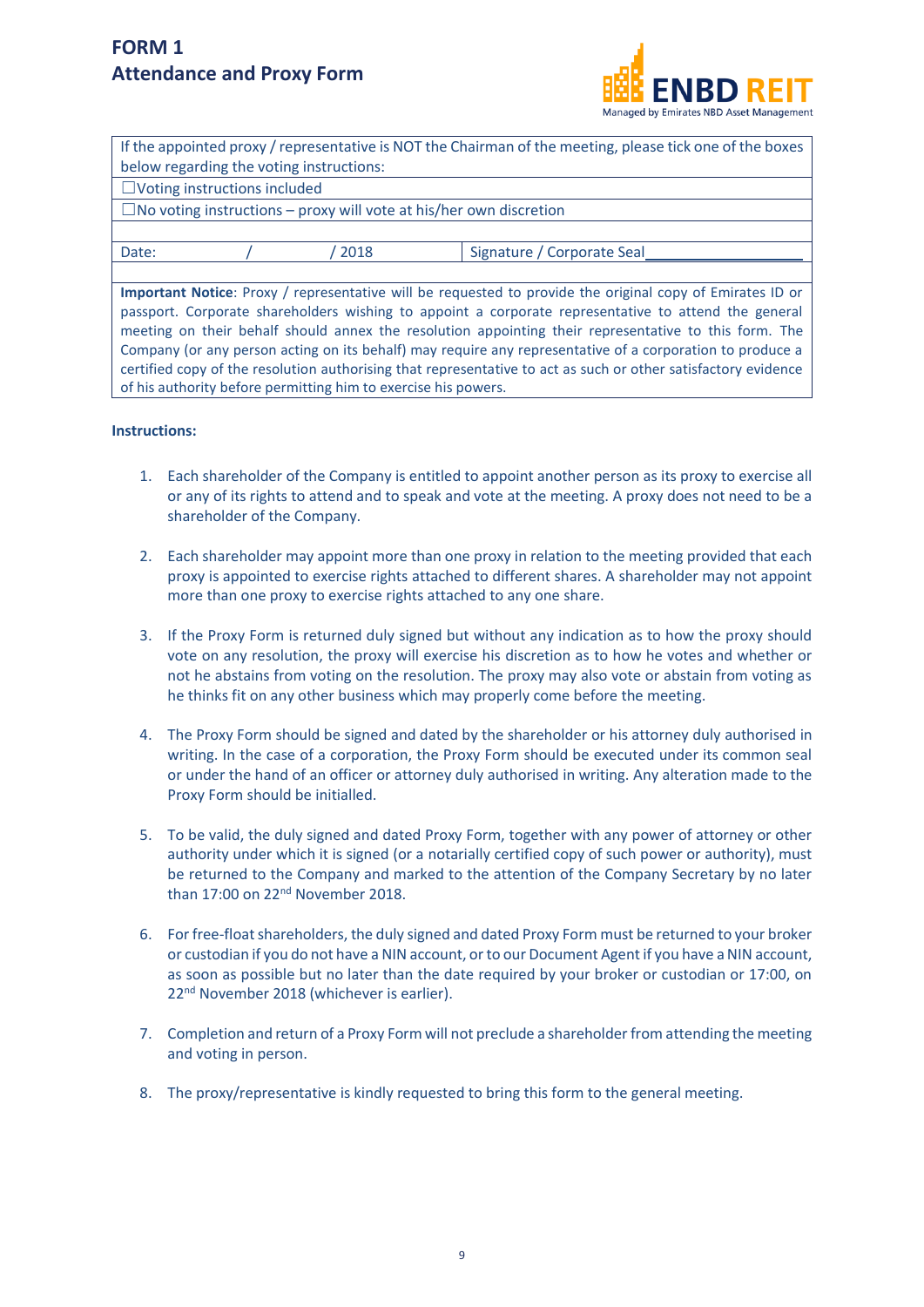

**THIS FORM SHOULD ONLY BE USED BY PERSONS WHOSE SHARES ARE HELD BY A NOMINEE**

To: Emirates NBD PJSC / Emirates NBD Asset Management / Emirates Islamic / Emirates NBD PJSC – Private Office

I / We declare myself / ourselves to be the beneficial owners of shares in the Company at 17:00 on Tuesday, 13<sup>th</sup> November 2018. I/We hereby give notice that I/we wish to attend the General Meeting on Tuesday, 27<sup>th</sup> November 2018 of the Company in respect of the above shares and request that you send me the necessary documentation to permit this.

Date: / / 2018 Signature / Corporate Seal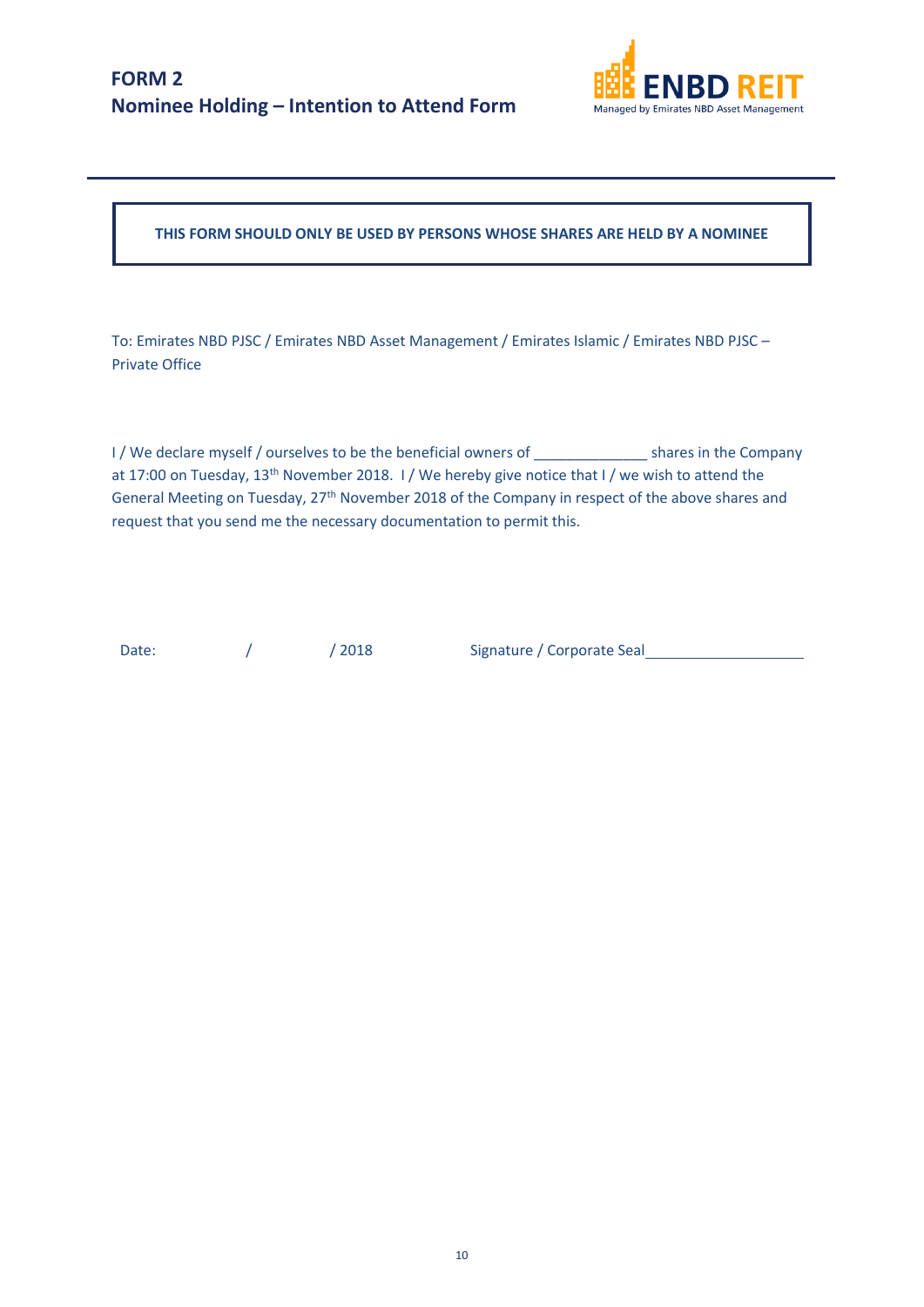

## **THIS FORM SHOULD ONLY BE USED BY PERSONS WITH A NIN ACCOUNT**

 $\Box$  I / We direct that the vote(s) shall be cast by my / our proxy on the resolution as indicated below.

| <b>RESOLUTION 1-SPECIAL</b> |                                                                                                                                                                                                                                                                                                                                                                                                                                                                                                                                                                                                                                                     | Tick one box                     |
|-----------------------------|-----------------------------------------------------------------------------------------------------------------------------------------------------------------------------------------------------------------------------------------------------------------------------------------------------------------------------------------------------------------------------------------------------------------------------------------------------------------------------------------------------------------------------------------------------------------------------------------------------------------------------------------------------|----------------------------------|
| THAT:                       |                                                                                                                                                                                                                                                                                                                                                                                                                                                                                                                                                                                                                                                     | $\square$ For                    |
| (a)                         | the issued share capital of the Company be reduced from USD<br>288,042,128 to USD 203,521,072 by cancelling<br>and<br>extinguishing capital to the extent of USD 84,521,056, being<br>USD 0.3322 on each issued fully paid up share of no par value<br>in the Company (the "Reduction of Capital");                                                                                                                                                                                                                                                                                                                                                 | $\Box$ Against<br>$\Box$ Abstain |
| (b)                         | the Company create a distributable reserve, all or part of the<br>amount of which may be distributed at any time to<br>shareholders by way of dividend (including any interim<br>dividend), applied for the payment of any purchase of shares<br>in the Company, transferred to the retained earnings of the<br>Company or used for any other lawful purpose which the<br>directors may deem to promote the success of the Company<br>and its shareholders as a whole to a distributable reserve (the<br>"Distributable Reserve");                                                                                                                  |                                  |
| (c)                         | an amount of USD 84,521,056, being the amount by which the<br>share capital is reduced in accordance with paragraph (a) of<br>this resolution (the "Distributable Reserve Amount"), be<br>credited to the Distributable Reserve;<br>it being noted that paragraphs (a) through (c) shall have effect<br>from the date of registration of the Reduction of Capital with<br>the DIFC Registrar of Companies; provided that the Reduction<br>of Capital shall not come into effect if, for any reason, the<br>Distributable Reserve may not be created or the Distributable<br>Reserve Amount may not be credited to the Distributable<br>Reserve; and |                                  |
| (d)                         | the directors of the Company be authorised to undertake all<br>actions (including in relation to any new requirements that                                                                                                                                                                                                                                                                                                                                                                                                                                                                                                                          |                                  |